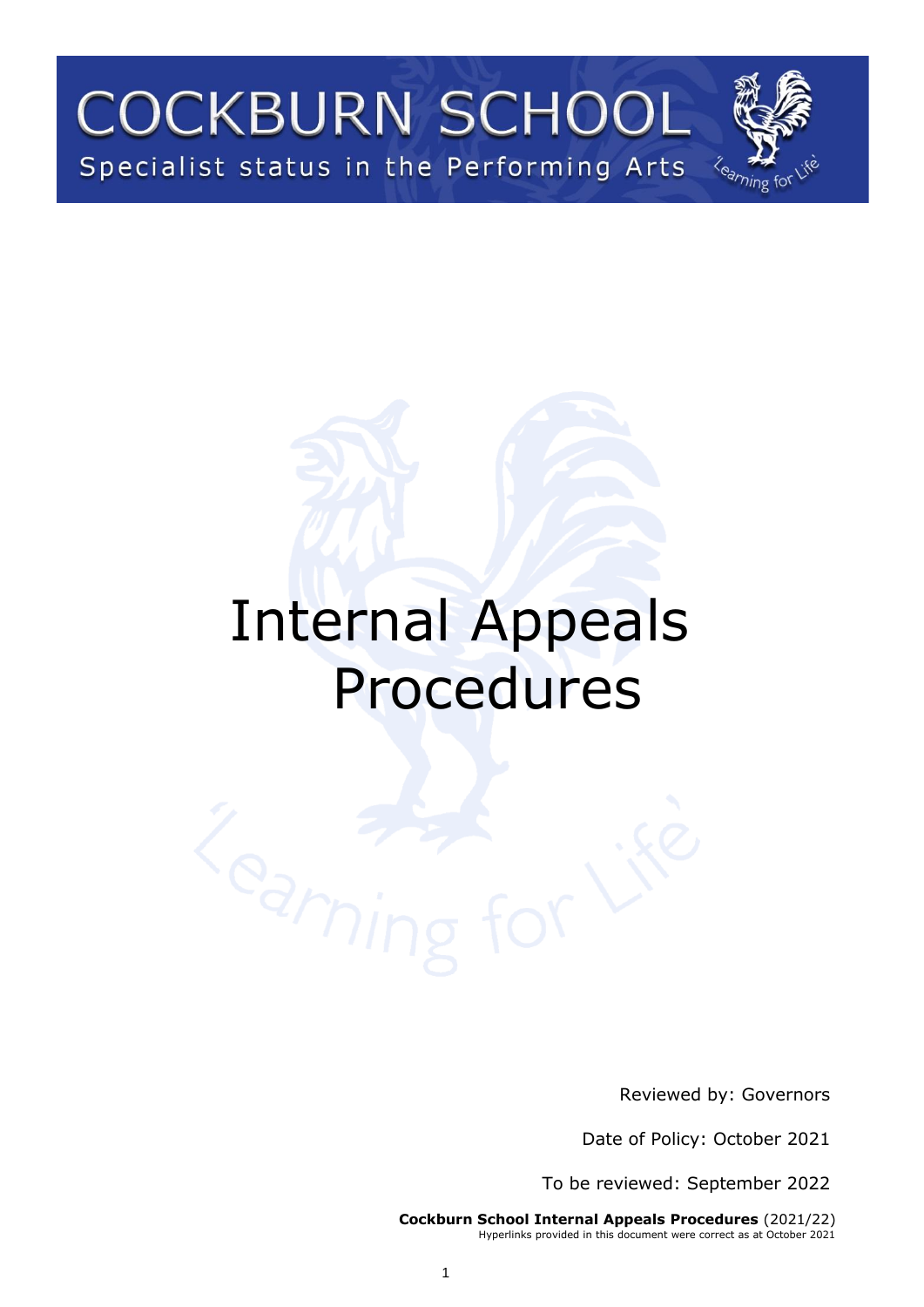## **Key staff involved in internal appeals procedures**

| <b>Role</b>                             | Name(s)                |
|-----------------------------------------|------------------------|
| Executive<br>Headteacher                | <b>Mr David Gurney</b> |
| Head of<br>Centre/School                | <b>Mr Robert Dixon</b> |
| Senior Leader:<br>Exams &<br>Curriculum | <b>Mr Angus Smith</b>  |
| Exams officer                           | <b>Mr Peter Cooke</b>  |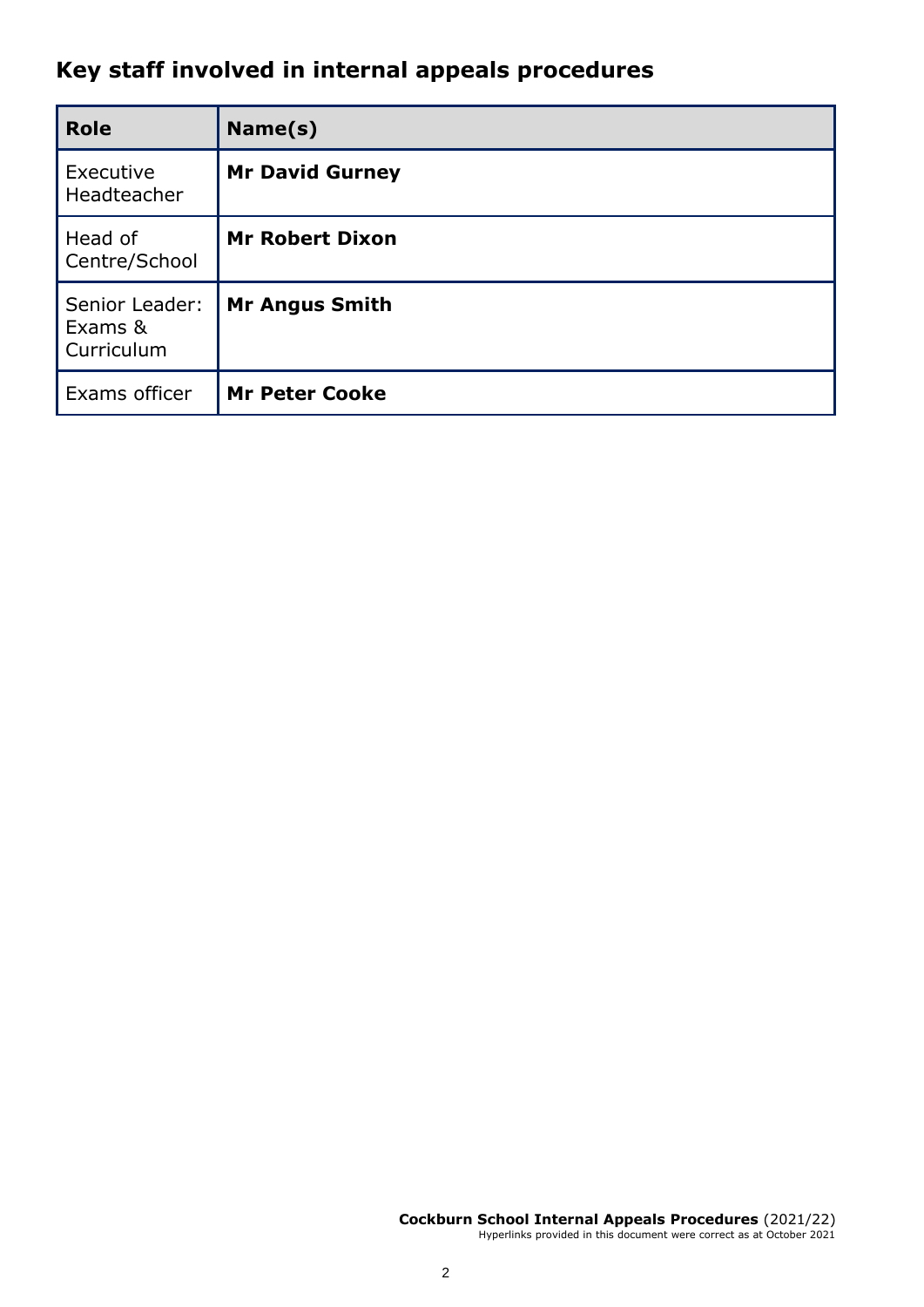#### **1. Appeals against internal assessment decisions (centre assessed marks)**

Certain GCSE, Vocational and other qualifications contain components of non-examination assessment (or units of coursework) which are internally assessed (marked) by Cockburn School and internally standardised. The marks awarded (the internal assessment decisions) which contribute to the final grade of the qualification are then submitted by the deadline set by the awarding body for external moderation.

This procedure confirms Cockburn School's compliance with JCQ's *General Regulations for Approved Centres, section 5.7* that the centre will:

- *have in place and be available for inspection purposes, a written internal appeals procedure relating to internal assessment decisions and to ensure that details of this procedure are communicated, made widely available and accessible to all candidates*
- before submitting marks to the awarding body inform candidates of their centre *assessed marks and allow a candidate to request a review of the centre's marking*

| <b>Date</b> | Qualification             | <b>Details</b>         | <b>Exam Series</b> |  |
|-------------|---------------------------|------------------------|--------------------|--|
| 31 May 2022 | Art                       | Int/Ext NEA            | Summer 2022        |  |
| 31 May 2022 | Photography               | Int/Ext NEA            | Summer 2022        |  |
| 26 May 2022 | Dance                     | <b>NEA Submission</b>  | Summer 2022        |  |
| 26 May 2022 | Drama                     | <b>NEA Submission</b>  | Summer 2022        |  |
| 23 May 2022 | Spanish                   | Spanish Speaking NEA   | Summer 2022        |  |
| 7 May 2022  | English Language          | <b>Endorsement NEA</b> | Summer 2022        |  |
| 15 May 2022 | Creative iMedia           | <b>NEA Submission</b>  | Summer 2022        |  |
| 5 July 2022 | <b>BTEC Music</b>         |                        | Summer 2022        |  |
| 5 July 2022 | <b>BTEC Sport</b>         |                        | Summer 2022        |  |
| Summer 22   | Hospitality &<br>Catering | <b>NEA</b>             | Summer 2022        |  |
| Summer 22   | Design &<br>Technology    | <b>NEA</b>             | Summer 2022        |  |

#### **Deadlines for the submission of marks**

Cockburn School is committed to ensuring that whenever its staff mark candidates' work this is done fairly, consistently and in accordance with the awarding body's specification and subject-specific associated documents.

Cockburn School ensures that all centre staff follow a robust *Non-examination assessment policy* (for the management of GCSE non-examination assessments). This policy details all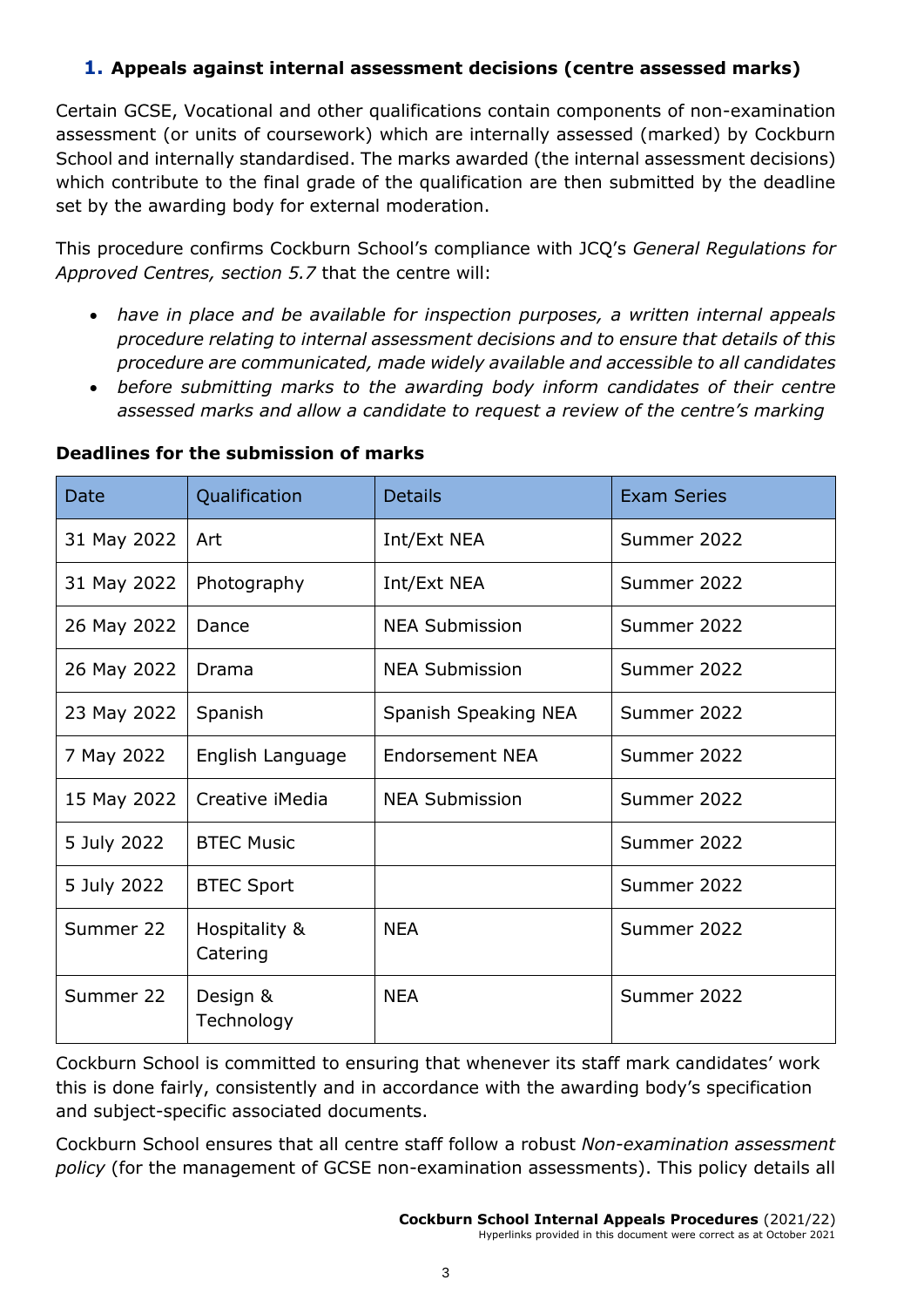procedures relating to non-examination assessments, including the marking and quality assurance/internal standardisation processes which relevant teaching staff are required to follow.

Candidates' work will be marked by staff who have appropriate knowledge, understanding and skill, and who have been trained in this activity. Cockburn School is committed to ensuring that work produced by candidates is authenticated in line with the requirements of the awarding body. Where a number of subject teachers are involved in marking candidates' work, internal moderation and standardisation will ensure consistency of marking.

On being informed of their centre assessed marks, if a candidate believes that the above procedures where not followed in relation to the marking of his/her work, or that the assessor has not properly applied the marking standards to his/her marking, then he/she may make use of the appeals procedure below to consider whether to request a review of the centre's marking.

Cockburn School will

- **1. ensure that candidates are informed of their centre assessed marks so that they may request a review of the centre's marking before marks are submitted to the awarding body.**
- **2. inform candidates that they will need to explain on what grounds they wish to request a review of an internally assessed mark as a review will only focus on the quality of their work in meeting the published assessment criteria**
- **3. inform candidates that they may request copies of materials (for example, generally as a minimum, a copy their marked assessment material (work) and the mark scheme or assessment criteria plus additional materials which may vary from subject to subject) to assist them in considering whether to request a review of the centre's marking of the assessment**
- **4. having received a request for copies of materials, promptly make them available to the candidate (or for some marked assessment materials, such as art work and recordings, inform the candidate that these will be shared under supervised conditions) within 5 working days.**
- **5. inform candidates they will not be allowed access to original assessment material unless supervised**
- **6. provide candidates with sufficient time in order to allow them to review copies of materials and reach a decision, informing candidates that if their decision is to request a review they will need to explain what they believe the issue to be**
- **7. provide a clear deadline for candidates to submit a request for a review of the centre's marking. Requests will not be accepted after this deadline.**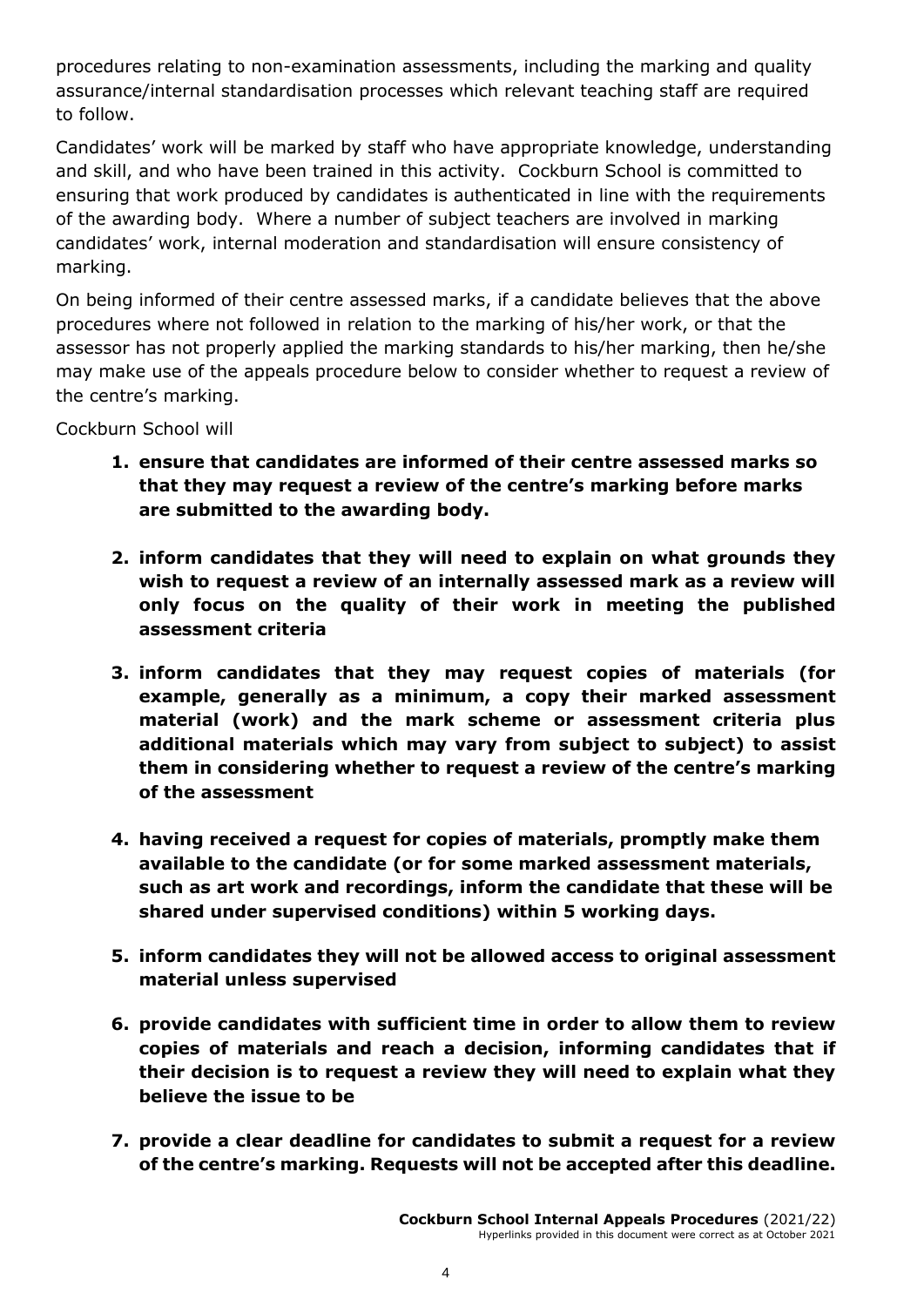**Requests must be made in writing within 5 calendar days of receiving copies of the requested materials by completing the internal appeals form**

- **8. allow 10 working days for the review to be carried out, to make any necessary changes to marks and to inform the candidate of the outcome, all before the awarding body's deadline for the submission of marks**
	- **9. will ensure that the review of marking is conducted out by an assessor who has appropriate competence, has had no previous involvement in the assessment of that candidate and has no personal interest in the review. The assessor may be a member of staff from another School within Cockburn Multi-Academy Trust.**
	- **10. instruct the reviewer to ensure that the candidate's mark is consistent with the standard set by the centre**
	- **11.inform the candidate in writing of the outcome of the review of the centre's marking**

The outcome of the review of the centre's marking will be made known to the head of centre who will have the final decision if there is any disagreement on the mark to be submitted to the awarding body. A written record of the review will be kept and made available to the awarding body upon request.

The awarding body will be informed if the centre does not accept the outcome of a review.

The moderation process carried out by the awarding bodies may result in a mark change, either upwards or downwards, even after an internal review. The internal review process is in place to ensure consistency of marking within the centre, whereas moderation by the awarding body ensures that centre marking is line with national standards. The mark submitted to the awarding body is subject to change and should therefore be considered provisional.

#### **2. Appeals against the centre's decision not to support a clerical check, a review of marking, a review of moderation or an appeal**

This procedure confirms Cockburn School's compliance with JCQ's *General Regulations for Approved Centres 2020-2021, section 5.13* that the centre will:

• *have available for inspection purposes and draw to the attention of candidates and their parents/carers, a written internal appeals procedure to manage disputes when a candidate disagrees with a centre decision not to support a clerical recheck, a review of marking, a review of moderation or an appeal*

Following the issue of results, awarding bodies make post-results services available. Full details of these services, internal deadlines for requesting a service and fees charged can be provided by the exams officer upon request.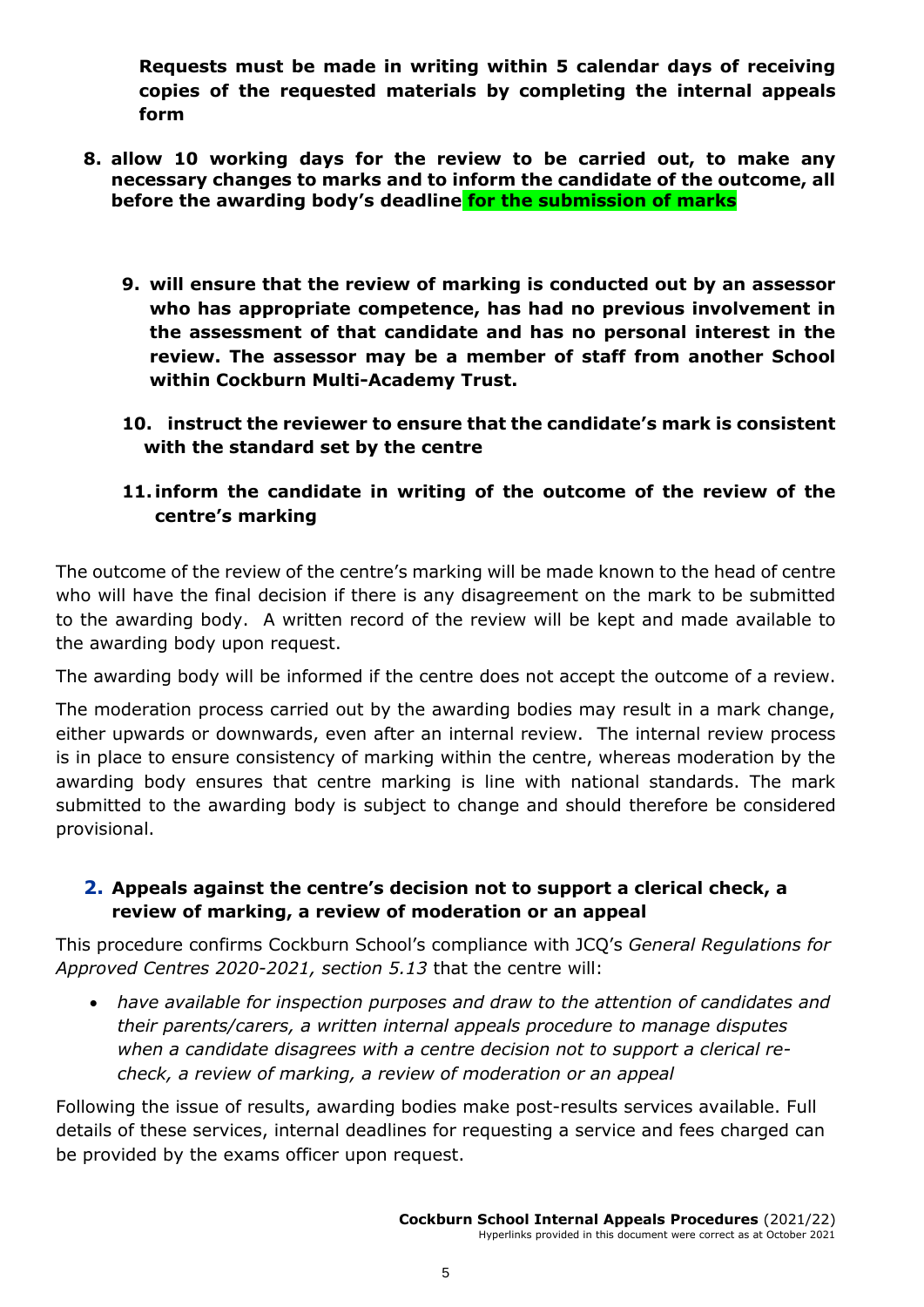Candidates are also made aware of the arrangements for post-results services and the availability of senior members of centre staff immediately after the publication of results, **before** they sit any exams by the School website and through internal communications (examination briefings and the VLE).

If the centre or a candidate (or his/her parent/carer) has a concern and believes a result may not be accurate, post-results services may be considered.

The JCQ post-results services currently available are detailed below.

#### **Reviews of Results** (RoRs):

- Service 1 (Clerical re-check) This is the only service that can be requested for objective tests (multiple choice tests)
- Service 2 (Review of marking)
- Priority Service 2 (Review of marking) This service is only available for externally assessed components of GCE A-level specifications (an individual awarding body may also offer this priority service for other qualifications)
- Service 3 (Review of moderation) This service is not available to an individual candidate

#### **Access to Scripts** (ATS):

- Copies of scripts to support reviews of marking
- copies of scripts to support teaching and learning

Where a concern is expressed that a particular result may not be accurate, the centre will look at the marks awarded for each component part of the qualification alongside any mark schemes, relevant result reports, grade boundary information etc. when made available by the awarding body to determine if the centre supports any concerns.

For written components that contributed to the final result, the centre will:

- 1. Where a place a university or college is at risk, consider supporting a request for a Priority Service 2 review of marking
- 2. In all other instances, consider accessing the script by:
	- a) (where the service is made available by the awarding body) requesting a priority copy of the candidate's script to support a review of marking by the awarding body deadline or
	- b) (where the option is made available by the awarding body) viewing the candidate's marked script online to consider if requesting a review of marking is appropriate
- 3. Collect informed written consent/permission from the candidate to access his/her script
- 4. On access to the script, consider if it is felt that the agreed mark scheme has been applied correctly in the original marking and if the centre considers there are any errors in the marking
- 5. Support a request for the appropriate RoR service (clerical re-check or review of marking) if any error is identified]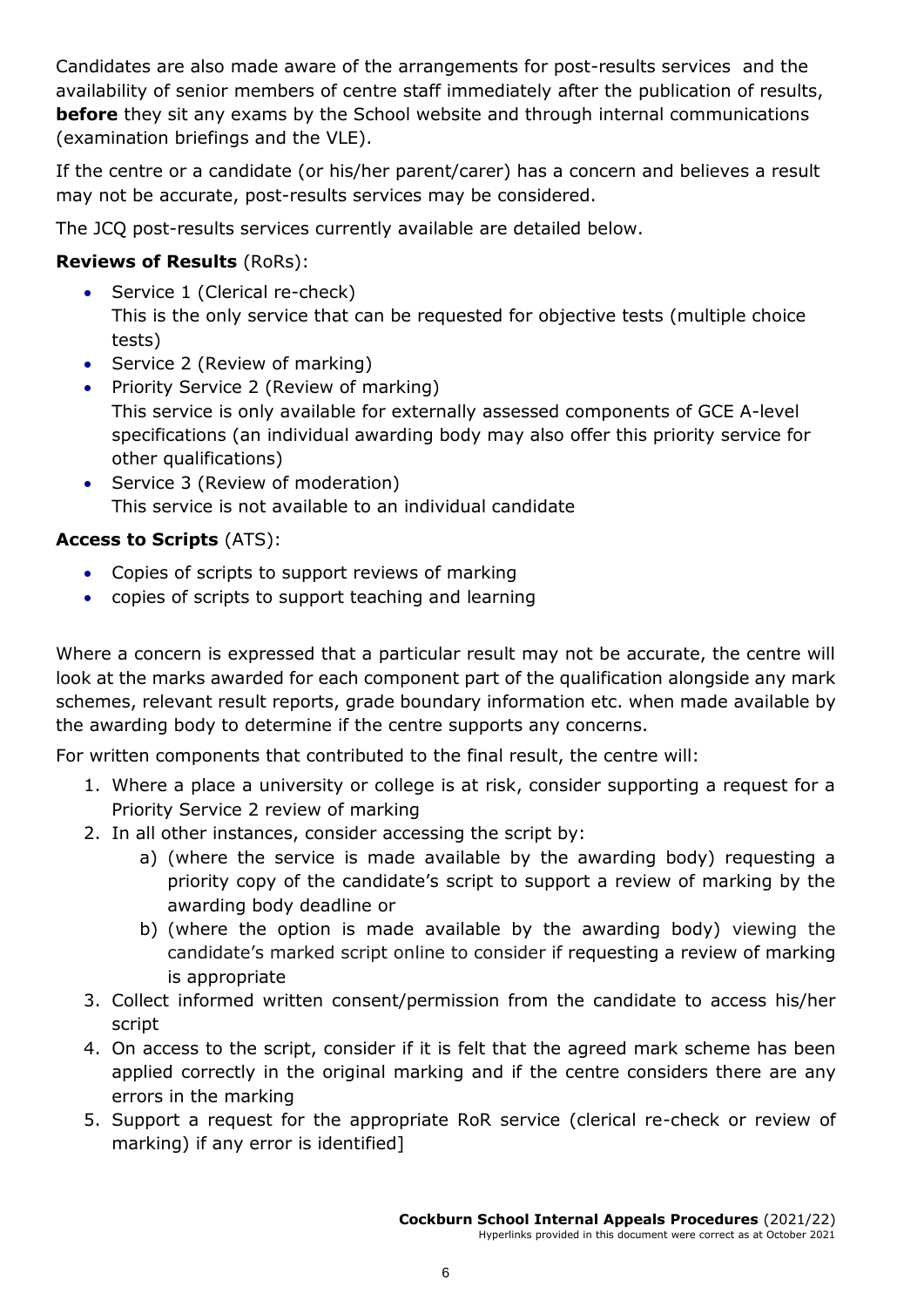- 6. Collect informed written consent from the candidate to request the RoR service before the request is submitted
- 7. Where relevant, advise an affected candidate to inform any third party (such as a university or college) that a review of marking has been submitted to an awarding body]

Written candidate consent (informed consent via candidate email is acceptable) is required in all cases before a request for a RoR service 1 or 2 (including priority service 2) is submitted to the awarding body. Consent is required to confirm the candidate understands that the final subject grade and/or mark awarded following a clerical re-check or a review of marking, and any subsequent appeal, may be lower than, higher than, or the same as the result which was originally awarded. Candidate consent must only be collected after the publication of results.

For any moderated components that contributed to the final result, the centre will:

- Confirm that a review of moderation cannot be undertaken on the work of an individual candidate or the work of candidates not in the original sample submitted for moderation
- Consult the moderator's report/feedback to identify any issues raised
- Determine if the centre's internally assessed marks have been accepted without change by the awarding body – if this is the case, a RoR service 3 (Review of moderation) will not be available
- Determine if there are any grounds to submit a request for a review of moderation for the work of all candidates in the original sample

Where a candidate disagrees with a centre decision not to support a clerical re-check, a review of marking or a review of moderation, the centre will:

- For a review of marking (RoR priority service 2), advise the candidate he/she may request the review by providing informed written consent (and the required fee) for this service to the centre by the deadline set by the centre
- For a review of marking (RoR service 1 or 2), first advise the candidate to access a copy of his/her script to support a review of marking by providing written permission for the centre to access the script (and any required fee) for the centre to submit this request
- After accessing the script to consider the marking, inform the candidate that if a request for a review of marking (RoR service 1 or 2) is required, this must be submitted by the deadline set by the centre by providing informed written consent (and the required fee) for the centre to submit this request
- Inform the candidate that a review of moderation (RoR service 3) cannot be requested for the work of an individual candidate or the work of a candidate not in the original sample

If the candidate (or his/her parent/carer) believes there are grounds to appeal against the centre's decision not to support a review of results, an internal appeal can be submitted to the centre by writing to the centre at least 5 calendar days prior to the internal deadline for submitting a request for a review of results.

The appellant will be informed of the outcome of his/her appeal before the internal deadline for submitting a RoR.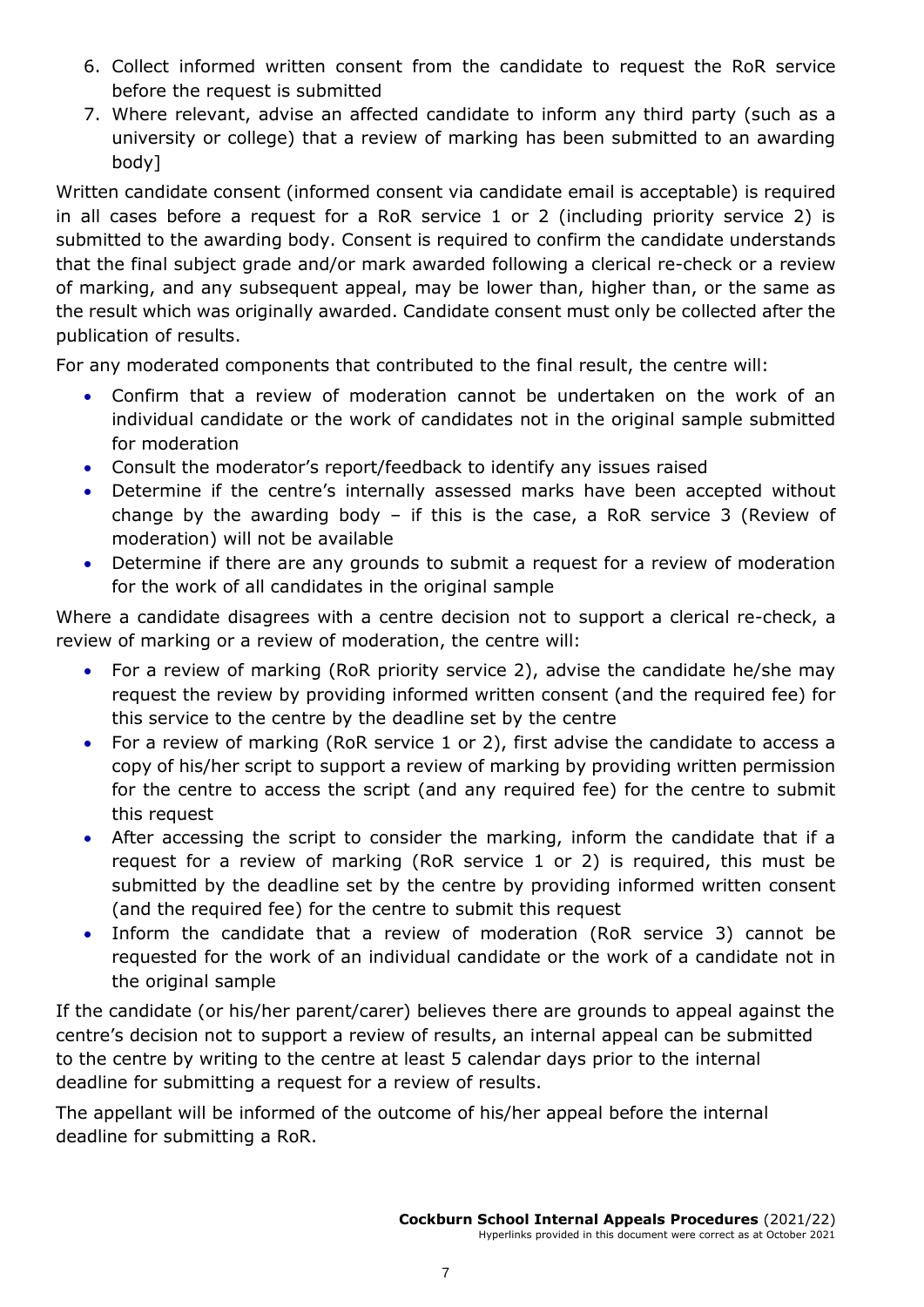Following the RoR outcome, an external appeals process is available if the head of centre remains dissatisfied with the outcome and believes there are grounds for appeal. The JCQ publications *Post-Results Services* **and** *JCQ Appeals Booklet* (*A guide to the awarding bodies' appeals processes*) will be consulted to determine the acceptable grounds for a preliminary appeal.

Where the head of centre is satisfied after receiving the RoR outcome, but the candidate (or his/her parent/carer) believes there are grounds for a preliminary appeal to the awarding body, a further internal appeal may be made to the head of centre. Following this, the head of centre's decision as to whether to proceed with a preliminary appeal will be based upon the acceptable grounds as detailed in the *JCQ Appeals Booklet*. Candidates or parents/carers are not permitted to make direct representations to an awarding body.

**Internal appeals** should be completed and submitted to the centre within 10 working days of the notification of the outcome of the RoR. Subject to the head of centre's decision, this will allow the centre to process the preliminary appeal and submit to the awarding body within the required **30 calendar days** of receiving the outcome of the review of results process. Awarding body fees which may be charged for the preliminary appeal must be paid to the centre by the appellant before the preliminary appeal is submitted to the awarding body (fees are available from the exams officer). If the appeal is upheld by the awarding body, this fee will be refunded by the awarding body and repaid to the appellant by the centre.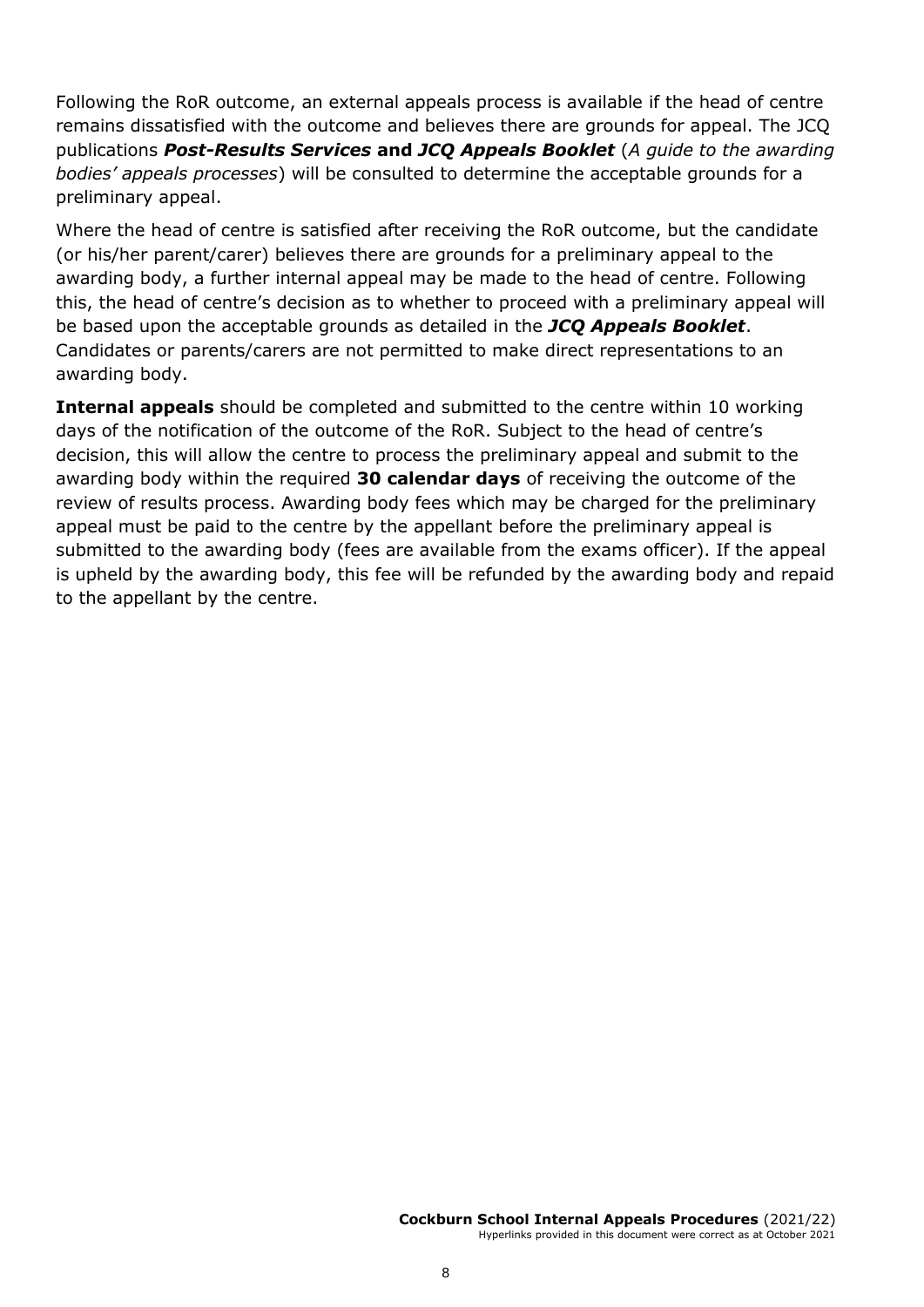### **BTEC/RSL Internal Assessment Appeals Policy and Procedure**

The appeals policy and procedure is designed to provide learners with a formal avenue for appeal against an internal assessment decision.

#### **Stage 1:**

When an Assessor is unable to recommend to the learner that the evidence provided meets the required standard, the learner may request for the work to be part of the Internal Verification (IV) sample. The Assessor will arrange for IV of the work as per the IV schedule, and this will be without prejudice to the learner i.e. the Assessor will advise the learner that the work does not meet the criteria but will arrange for the IV sampling to go ahead as requested.

#### **Stage 2:**

The Lead Internal Verifier (LIV) will then decide if the learner's work can be assessed as meeting the criteria. If the appeal is upheld, the new grade will be awarded and the LIV will provide further standardisation training to the Assessor. In all cases where the LIV is unable to verify that the work meets the standard, learners will be given feedback in writing by the LIV concerned, with the reasons given for the decision and with advice given as to how future work can be brought to the required standard. The learner will be offered a re-submission or re-take opportunity if appropriate. The centre's aim is to support learners to achieve the required standard, not to confirm failure.

#### **Stage 3:**

If a learner disagrees with the decision of the LIV, the learner may wish to appeal against the decision and the procedure is:

a) Within 5 working days of receiving written feedback from the LIV, the learner should inform his/her personal tutor that he/she is not satisfied with the decision and should give the reasons for this. The tutor will then explain the appeals procedure to the learner.

b) Within 10 working days of receiving the written feedback from the LIV, the learner should make a request to the Subject Leader that the evidence be re-assessed. The request should be in writing with the reasons given for dissatisfaction with the assessment decision and should be accompanied by the evidence concerned.

c) Within 5 working days of receiving the learner's request, the Subject Leader will confer with the Assessor and LIV concerned and refer the assessment, together with the evidence and the learner's, LIV's and tutor's comments to a further Lead Internal Verifier (hereafter known as the Appeal Verifier). This may be the Lead Internal Verifier for the same subject area at another centre that forms part of the Cockburn Multi-academy Trust). The Appeal Verifier may wish to interview the learner, the tutor and the LIV to gain further information on the assessment. The Appeal Verifier will make a further assessment of the evidence and will give his/her decision, the reasons for the decision, and recommendations for further action in writing, to the Subject Leader within 10 working days of the assessment being referred to him/her. A copy of the Appeal Verifier's report and recommendations will be given to the learner, the tutor and the LIV.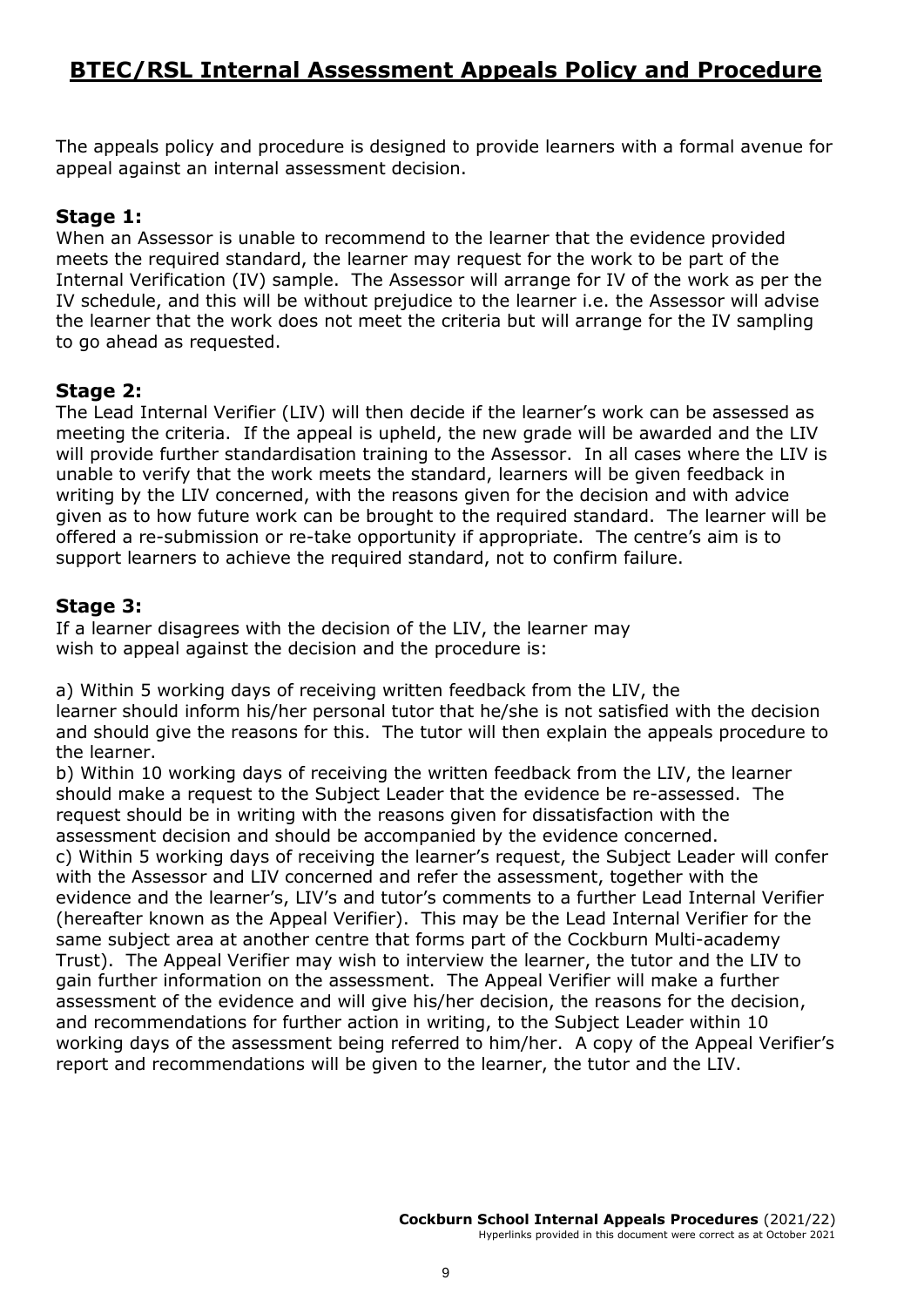#### **Complaints and appeals log**

On receipt, all appeals will be assigned a reference number and logged. This log will be kept in the Examinations Folder in the Exams office and digitally in the Exams folder of staff share.

The outcome of any reviews of the centre's marking will be made known to the head of centre and will be logged as a complaint. A written record will be kept and made available to the awarding body upon request. Should the review of the centre's marking bring any irregularity in procedures to light, the awarding body will be informed immediately.

| <b>Ref</b><br>No. | <b>Date</b><br>received | <b>Complaint or Appeal</b> | <b>Outcome</b> | <b>Outcome</b><br>date |
|-------------------|-------------------------|----------------------------|----------------|------------------------|
|                   |                         |                            |                |                        |
|                   |                         |                            |                |                        |
|                   |                         |                            |                |                        |
|                   |                         |                            |                |                        |
|                   |                         |                            |                |                        |
|                   |                         |                            |                |                        |
|                   |                         |                            |                |                        |
|                   |                         |                            |                |                        |
|                   |                         |                            |                |                        |
|                   |                         |                            |                |                        |
|                   |                         |                            |                |                        |
|                   |                         |                            |                |                        |
|                   |                         |                            |                |                        |
|                   |                         |                            |                |                        |
|                   |                         |                            |                |                        |
|                   |                         |                            |                |                        |
|                   |                         |                            |                |                        |
|                   |                         |                            |                |                        |
|                   |                         |                            |                |                        |
|                   |                         |                            |                |                        |

**Cockburn School Internal Appeals Procedures** (2021/22)

Hyperlinks provided in this document were correct as at October 2021